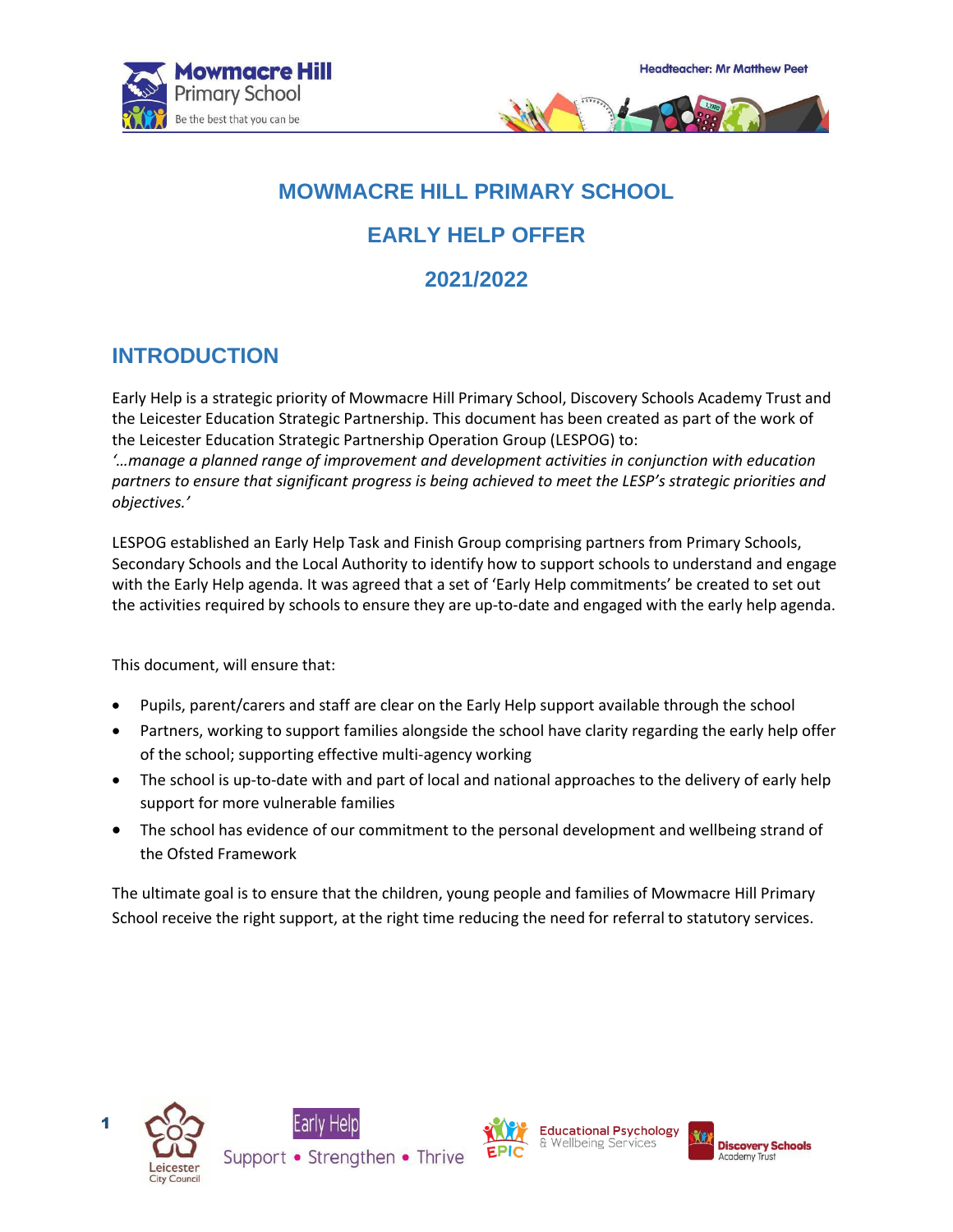



### **WHAT IS EARLY HELP?**

Early Help' means providing help for children, young people and families as soon as concerns start to emerge or where it is likely that issues will impact negatively on children's outcomes.

Early help…

- is for children of all ages and not just the very young,
- can be very effective in supporting a child, young person and/or their family to step down from statutory services as well as preventing the escalation of issues.
- is important because there is clear evidence that it results in better outcomes for children.

Leicester City Council recognise that Early help is a term that describes much of the everyday work of schools.

### **EARLY HELP IN LEICESTER**

The vision of all partner organisations working with children and families in Leicester is to improve children's lives by working in partnership to raise aspirations, build achievement and protect the most vulnerable.

This is based on the belief that:

- Children, young people and families develop resilience if there are protective factors in place such as: a positive relationship with an adult; good literacy and communication skills; good school attendance; and, parents in or actively seeking/ready for work
- Children's needs are best met when help is offered in a universal setting within a socially mixed group and early on when problems start to emerge
- Children and young people's needs are best met when addressed in the context of the whole family, meaning that parents/carers/siblings' needs are addressed with consent as part of a holistic and integrated Early Help response

Early help services should support and strengthen families so that they can thrive.



2





**Educational Psychology** & Wellbeing Services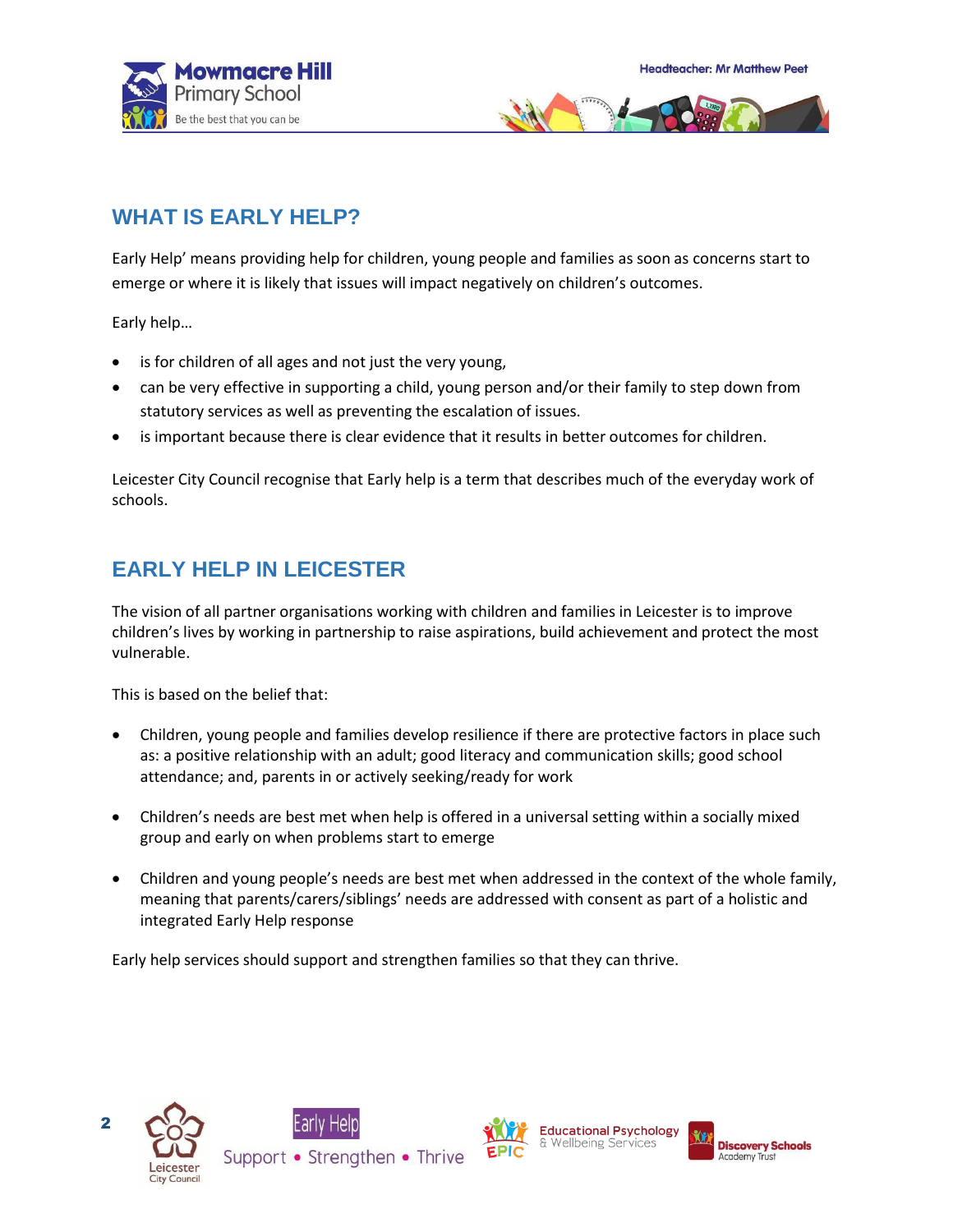



## **THE ROLE OF SCHOOLS**

#### **Day to Day Support**

Most families, most of the time, can get on with their lives quite happily with little or no outside help. If they need help it is usually provided by universal services, such as schools.

#### **Virtual Learning Support**

- Tech provided to pupils who are absent from school
- Lessons are available on-line
- Teacher and support staff to support pupils whilst at home with their learning
- Pupils are invited to participate in Live Lessons
- Parent support from ICT Technicians in school to support Home learning

#### **Focused Pastoral Support**

All families can have times, however, when difficulties arise and they either may not recognise it or may not know how to start putting things right. Schools play a role in supporting families to address these difficulties through more focused pastoral support, which might include bringing in support via an external agency.

#### **Early Help Assessment**

For those children and families whose needs and circumstances make them more vulnerable, or where schools need the support of other agencies to meet the needs of the family, a co-ordinated multi-agency approach is usually best. In Leicester this is achieved through undertaking an Early Help Assessment and assigning a Lead Practitioner to work closely with the family to ensure they receive the support they require. Mowmacre Hill Primary School is a key partner in any multi-agency work to support families.

The following four commitments are the core elements of Mowmacre Hill Primary School's Early Help Offer. By implementing these commitments Mowmacre Hill Primary School can ensure:

- Pupils, parent/carers and staff are clear on the Early Help support available through the school
- Clarity for partners, supporting improved multi-agency working
- Deliver approaches of early help support for more vulnerable families which is up to date with local offers
- Helps evidence commitment to the personal development and wellbeing strand of the Ofsted Framework







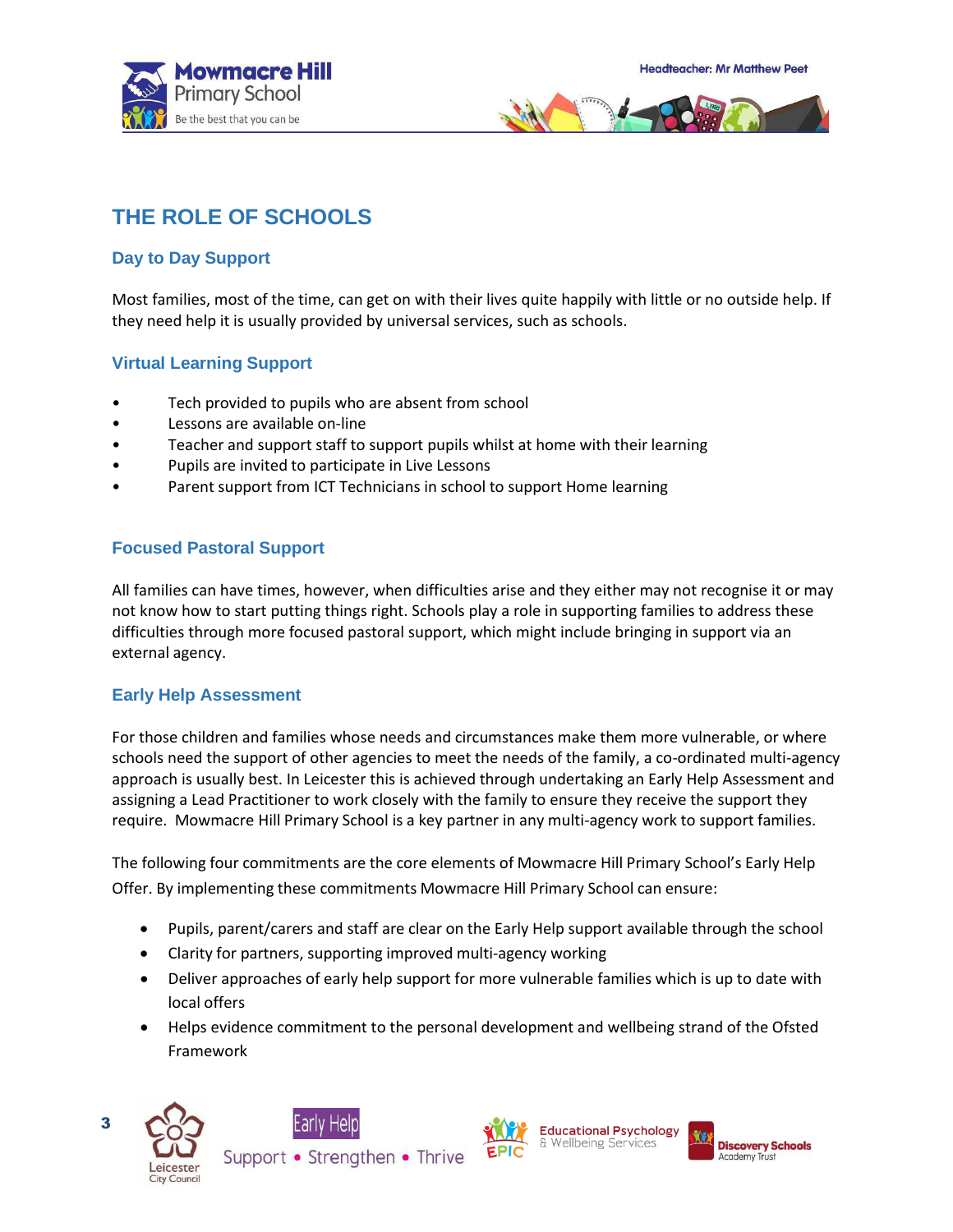



The School has a Deputy Designated Safeguarding Lead who is the point of contact for pupils, parents and staff for Early Help and Wellbeing. The Deputy Designated Safeguarding Lead is responsible for the delivery of Early Help as part of their safeguarding role. Overall accountability for safeguarding however still rests with the Designated Safeguarding Lead/Headteacher Matthew Peet.

#### **Roles and Responsibilities**

Deputy DSL for E-safety DSL (Overall responsibility/accountability for Safeguarding) Head Teacher Deputy DSL for LAC (looked after children) /PLAC (previously looked after children) Deputy DSL for Early Help & Wellbeing Deputy DSL for **Attendance** 

The Designated Safeguarding Lead (DSL) will have responsibility for the delivery of Early Help & Wellbeing as part of their understanding regarding the appropriate response to concerns about a child. At Mowmacre Hill this person is the Family Welfare Support Officer (FWSO)

They are:

- Familiar with Mowmacre Hill Primary School's early help offer
- Familiar with the Leicester, Leicestershire & Rutland Thresholds and Pathways Document.
- Familiar with the referral SC Referral Process/EHA [Referral](https://www.leicester.gov.uk/schools-and-learning/support-for-children-and-young-people/early-help/referral-for-early-help-assessment/) Process and Early Help Hub arrangements.
- Able to accesses bespoke support to improve their understanding of the EHA aims and principles.





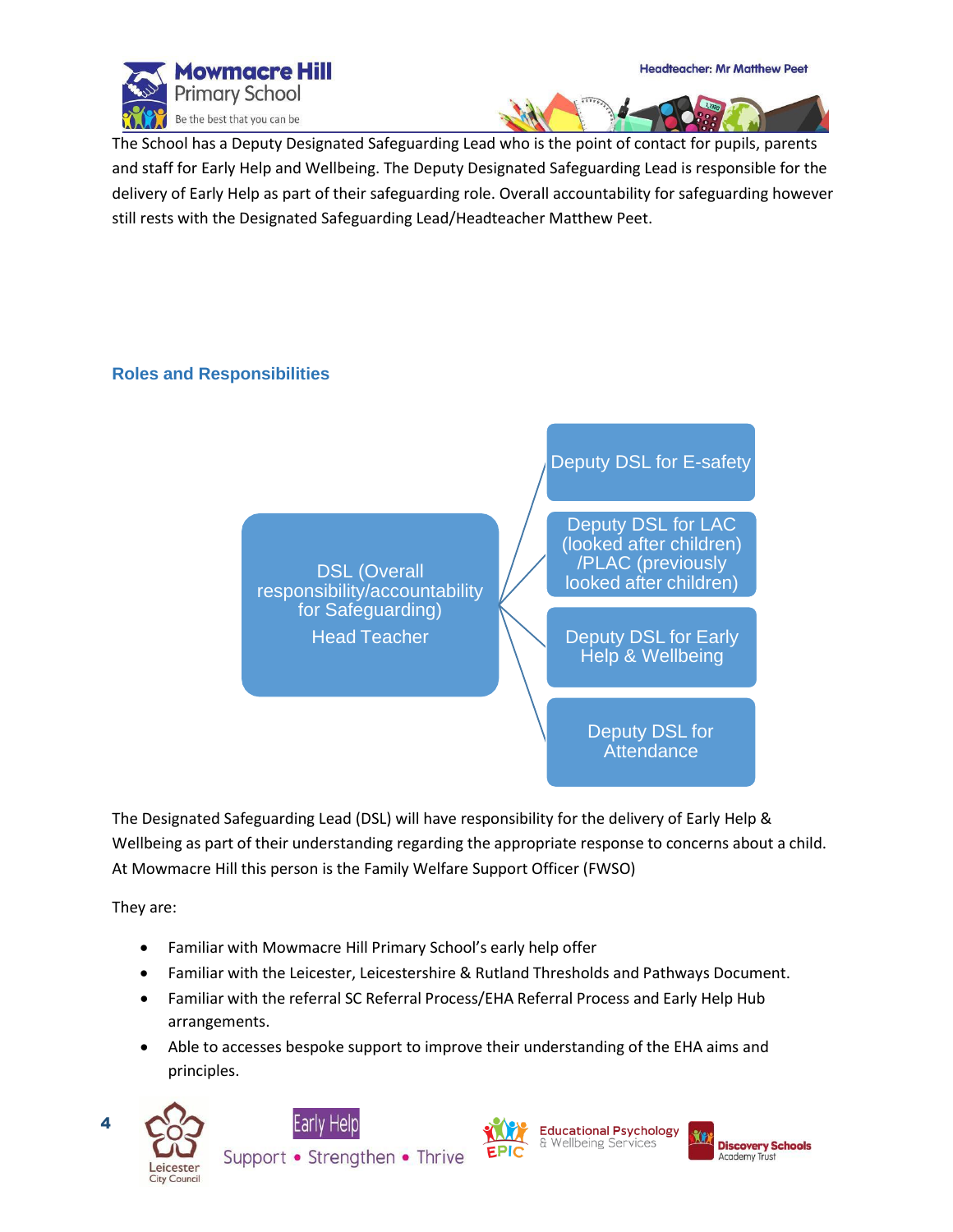



- Part of the team around the family.
- Lead practitioner in the school for early help and wellbeing.
- Trained for using Liquid Logic (see below).
- Responsible for chairing fortnightly safeguarding meeting with the DSL team.

At Mowmacre Primary School the Family Welfare Support Officer (FWSO) is trained in the use of LiquidLogic. The LiquidLogic Early Help Module (LLEHM) is an electronic case recording system for Early Help Assessments, which will enable them to:

- See if pupils within the school have previously received or are currently receiving support via Leicester City Council's Children Centres and Family Support Service
- Track EHA requests and outcomes of cases that have been to the Partnership Hub

At Mowmacre Hill Primary School Pupils, Parents/Carers and Staff know how to access Early Help support within school through contacting the Family Welfare Support Officer (FWSO). Additional awareness raising routes, and key staff who are likely to be involved are include below:

| Group                              | Awareness raising routes                                                                                                                                                                                             | Key staff that are aware in order to<br>support this group                                                                                                                                                                                                                                                                             |
|------------------------------------|----------------------------------------------------------------------------------------------------------------------------------------------------------------------------------------------------------------------|----------------------------------------------------------------------------------------------------------------------------------------------------------------------------------------------------------------------------------------------------------------------------------------------------------------------------------------|
| Children<br>and<br>Young<br>People | <b>Assemblies</b><br>$\bullet$<br>Theme weeks<br>$\bullet$<br>Display information on school notice boards<br>Charity events<br>$\bullet$                                                                             | Any trusted adult within the school<br>environment e.g.<br>Class teacher<br><b>Behaviour mentor</b><br>$\bullet$<br>Nurture leader<br>$\bullet$<br>Lunchtime supervisor<br>$\bullet$<br>Teaching assistant<br>$\bullet$<br><b>Educational Psychologist</b><br>$\bullet$<br>Other agency support worker<br>Office staff<br>School nurse |
| Parents /<br>Carers                | Information included in newsletters<br>$\bullet$<br>Display information on school notice boards<br>$\bullet$<br>Copies of service leaflets available for parents<br>$\bullet$<br>LCC services leaflet - this leaflet | Any trusted adult in school e.g.<br>Class teacher<br>$\bullet$<br>Behaviour mentor<br>$\bullet$<br>Nurture leader<br>$\bullet$<br>Lunch supervisor<br>$\bullet$<br>Teaching assistant<br>$\bullet$<br><b>Educational Psychologist</b><br>Other agency support worker                                                                   |



5





**Educational Psychology** & Wellbeing Services

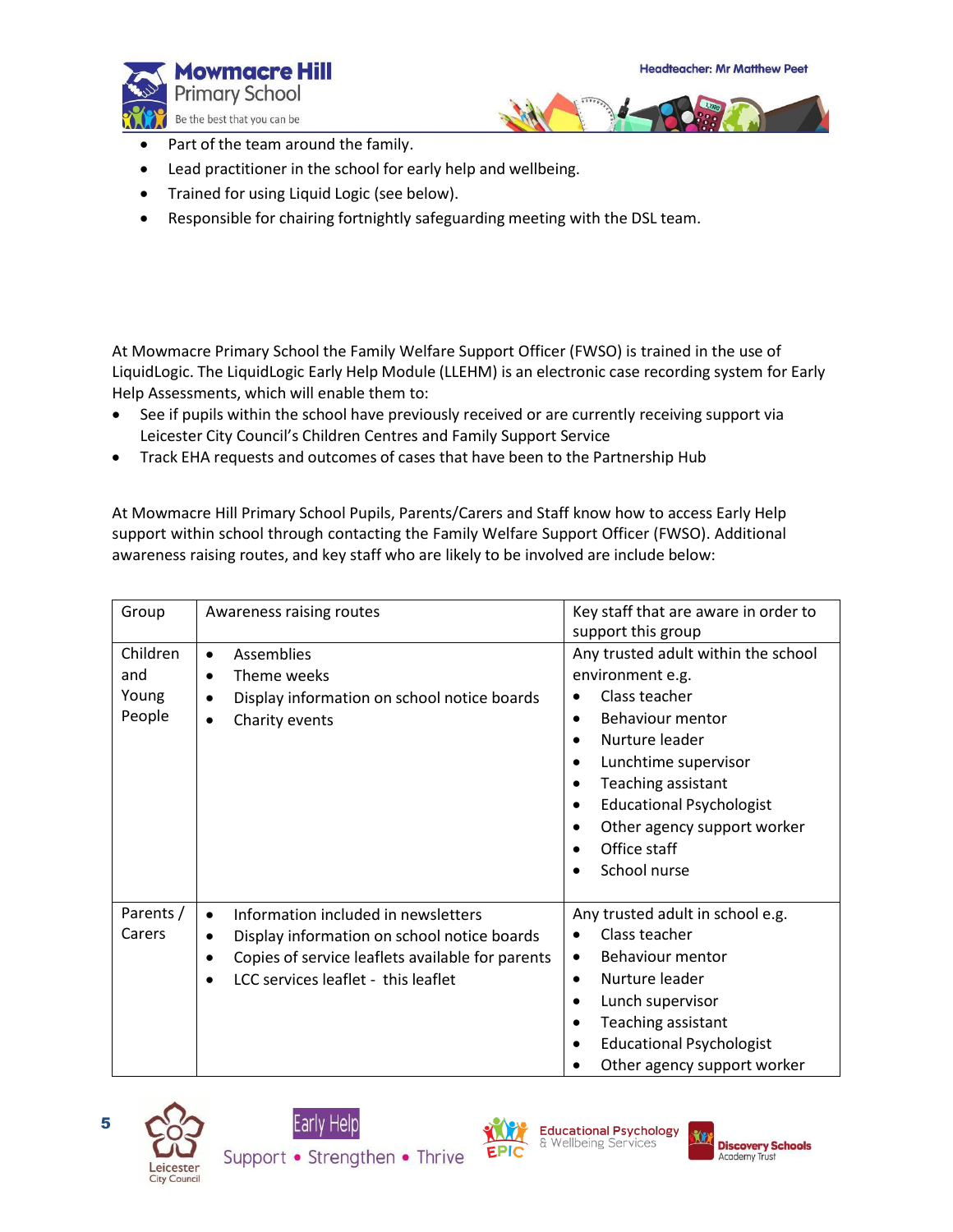

**Headteacher: Mr Matthew Peet** 

| $\sim$ | <b>Primary Scribol</b><br>Be the best that you can be     |                                   |
|--------|-----------------------------------------------------------|-----------------------------------|
|        |                                                           | Office staff<br>$\bullet$         |
|        |                                                           | School nurse                      |
|        |                                                           |                                   |
| Staff  | Staff meetings                                            | Designated Safeguarding Lead<br>٠ |
|        | Staff briefings<br>٠                                      | Family support / link worker      |
|        | Information Leaflets shared with staff<br>٠               | <b>SENCO</b>                      |
|        | Safeguarding annual training<br>٠                         | Pastoral support worker           |
|        | Meetings with Family Welfare Support Officer<br>$\bullet$ |                                   |
|        | (FWSO)                                                    |                                   |

# **MOWMACRE HILL'S EARLY HELP OFFER 2021/2022**

| <b>Attendance</b>                                                                                                                                                                                                                                                                                                                                                                                                                                                                                                                                                                                                                                                                                                                                                                                                                                                                                                                                                                                                                                                                                    |                                                                                                                                                                                                                                                                                                                                                                                                                                                                                                                                                                                                                                                        |  |
|------------------------------------------------------------------------------------------------------------------------------------------------------------------------------------------------------------------------------------------------------------------------------------------------------------------------------------------------------------------------------------------------------------------------------------------------------------------------------------------------------------------------------------------------------------------------------------------------------------------------------------------------------------------------------------------------------------------------------------------------------------------------------------------------------------------------------------------------------------------------------------------------------------------------------------------------------------------------------------------------------------------------------------------------------------------------------------------------------|--------------------------------------------------------------------------------------------------------------------------------------------------------------------------------------------------------------------------------------------------------------------------------------------------------------------------------------------------------------------------------------------------------------------------------------------------------------------------------------------------------------------------------------------------------------------------------------------------------------------------------------------------------|--|
| Main Offer                                                                                                                                                                                                                                                                                                                                                                                                                                                                                                                                                                                                                                                                                                                                                                                                                                                                                                                                                                                                                                                                                           | Additional Offer if applicable                                                                                                                                                                                                                                                                                                                                                                                                                                                                                                                                                                                                                         |  |
| 100% attendance rewards<br>Attendance data monitored by Attendance Officer<br>$\bullet$<br>including weekly monitoring of groups in high mobility or<br>absence requests.<br>Lates and letters home treated as a measure of<br>$\bullet$<br>disadvantage<br>Letter home at 96% attendance<br>$\bullet$<br>EWO (Educational Welfare Officers) who attend relevant<br>$\bullet$<br>meetings<br>1:1 support by Family Welfare Support Officer (FWSO)<br>$\bullet$<br>First day calling by 10am<br>$\bullet$<br>Unannounced home visits on same day as absence where<br>$\bullet$<br>parental contact cannot be sought.<br>FWSO & Attendance officer will bring the child to school if<br>$\bullet$<br>requested by parent (emergencies).<br>Informal meet and greets with all staff.<br>$\bullet$<br>Organising transport for example walking bus to enable<br>$\bullet$<br>young people to attend.<br>Reward charts for classes for good and improved<br>$\bullet$<br>attendance and on time pupils.<br>School nurse (where there's a medical condition)<br>Measurable outcomes across all year groups | Attendance data reviewed and<br>$\bullet$<br>actioned more frequently for<br>vulnerable families.<br>1:1 support from Education Welfare<br>$\bullet$<br>Officer<br>Priority places for clubs and letters<br>home as interventions<br>Wrap around care place given inclusive<br>$\bullet$<br>of breakfast and after school clubs,<br>Holiday clubs.<br>Opportunities for 1:1 meet and greets<br>$\bullet$<br>of key pastoral staff (ELSA).<br>Personalised rewards linked to<br>$\bullet$<br>attendance.<br>Personal attendance plans written with<br>$\bullet$<br>parents.<br>1:1 support from School nurse<br>$\bullet$<br>Working with Pastoral team |  |
| Overall and individual pupil attendance improves to be either equal to or above national average (95.3%<br>$\bullet$<br>2016/17                                                                                                                                                                                                                                                                                                                                                                                                                                                                                                                                                                                                                                                                                                                                                                                                                                                                                                                                                                      |                                                                                                                                                                                                                                                                                                                                                                                                                                                                                                                                                                                                                                                        |  |

- Reduction in number of PA (Persistent Absence)
- Reduction in number of leave of absence requests



6





**Educational Psychology**<br>& Wellbeing Services

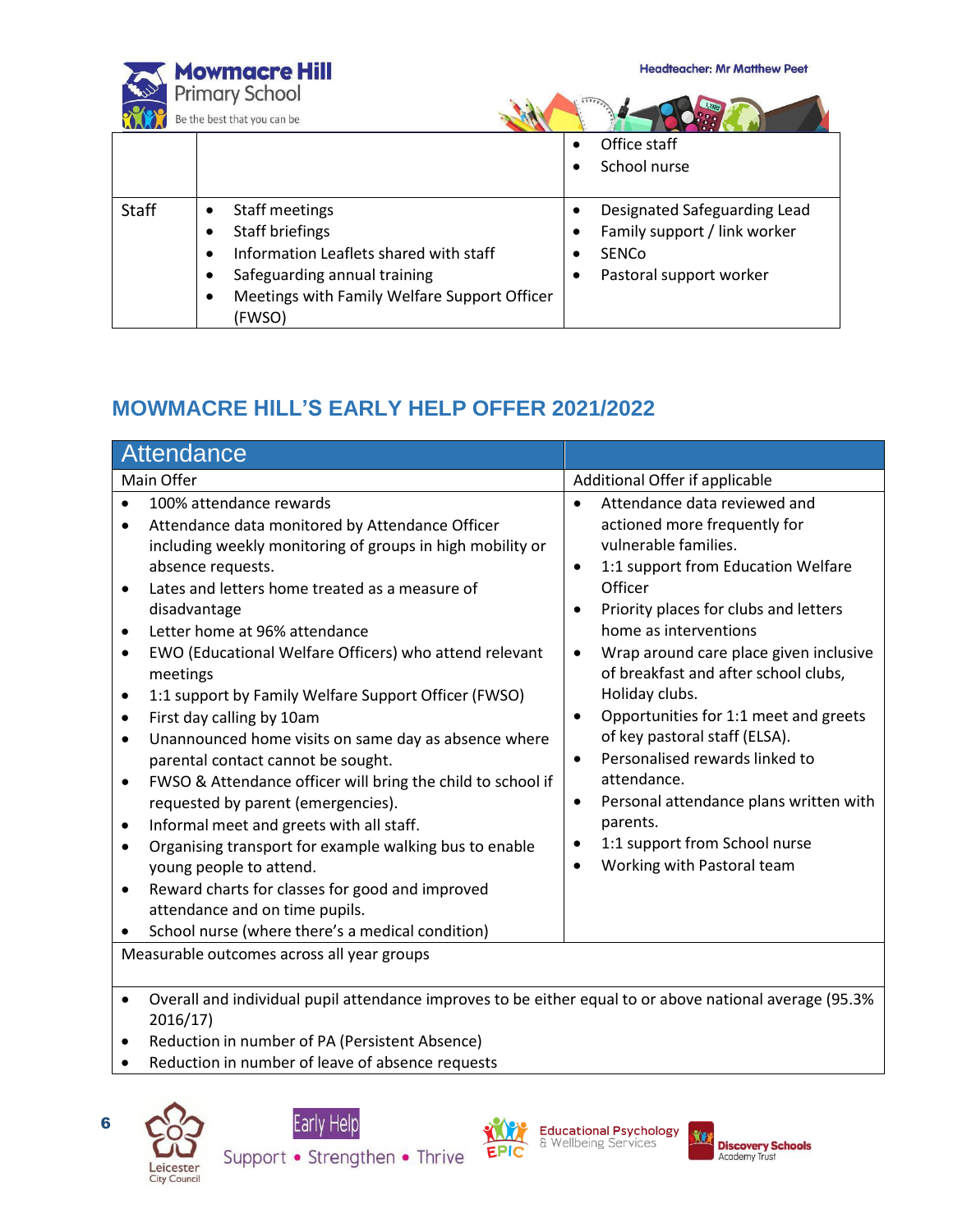**YOU** 

**Discovery Schools**<br>Academy Trust





- Reduction in number of penalty notices issues
- Lateness data shows reduction in number of interventions
- Whole school attendance data shows a positive trend

| <b>Transition</b>                                                                                                                                                                                                                                                                                                                                                                                                                                                                                                                                                                                                                                                                                                                                                                                                                                                                                                                                                                                                                                                                                                                                                                                                                                                                                                         |                                                                                                                                                                                                                                                                                                                                                                                                                                                                                                                                                                                                                                                                                                                                              |  |
|---------------------------------------------------------------------------------------------------------------------------------------------------------------------------------------------------------------------------------------------------------------------------------------------------------------------------------------------------------------------------------------------------------------------------------------------------------------------------------------------------------------------------------------------------------------------------------------------------------------------------------------------------------------------------------------------------------------------------------------------------------------------------------------------------------------------------------------------------------------------------------------------------------------------------------------------------------------------------------------------------------------------------------------------------------------------------------------------------------------------------------------------------------------------------------------------------------------------------------------------------------------------------------------------------------------------------|----------------------------------------------------------------------------------------------------------------------------------------------------------------------------------------------------------------------------------------------------------------------------------------------------------------------------------------------------------------------------------------------------------------------------------------------------------------------------------------------------------------------------------------------------------------------------------------------------------------------------------------------------------------------------------------------------------------------------------------------|--|
| Main Offer                                                                                                                                                                                                                                                                                                                                                                                                                                                                                                                                                                                                                                                                                                                                                                                                                                                                                                                                                                                                                                                                                                                                                                                                                                                                                                                | Additional Offer if applicable                                                                                                                                                                                                                                                                                                                                                                                                                                                                                                                                                                                                                                                                                                               |  |
| Stories of moving from School to School<br>$\bullet$<br>Extra visits/induction for vulnerable students<br>$\bullet$<br>Meet and greet in school with EYFS teacher for new<br>$\bullet$<br>pupils.<br>Mid-year transitions to school include meet and greet<br>$\bullet$<br>with class teacher and Wellbeing team prior to starting.<br>Home visits for EYFS pupils by class teacher and FWSO<br>$\bullet$<br>Professional handover by FWSO to feeder secondary<br>$\bullet$<br>schools<br><b>EYST (Early Years Support Team)</b><br>$\bullet$<br>Induction Day to new class and/or new school<br>$\bullet$<br>Focus of Open / Parents evening summer and autumn<br>$\bullet$<br>term.<br>Open mornings for prospective parents.<br>$\bullet$<br>Pupil passport<br>$\bullet$<br>Admission packs with all relevant information given out<br>$\bullet$<br>and support with completing forms available.<br>Parents meeting held for new intake pupils which outlines<br>$\bullet$<br>changes ahead.<br>Support for online application for parents<br>$\bullet$<br>Transition programme with designated link teacher to<br>$\bullet$<br>feeder schools.<br>Text messages, letters and/or email reminders of key<br>$\bullet$<br>dates and actions needed to be taken by parents.<br>Measurable outcomes across all year groups | Deputy DSL for LAC /PLAC<br>$\bullet$<br>SEMH team (Social Emotional and<br>$\bullet$<br>Mental Health)<br>Social stories in an engaging manner<br>$\bullet$<br>Key worker link between educational<br>$\bullet$<br>phases<br>Supported visits to new school with a<br>$\bullet$<br>member of staff<br>1:1 visits for prospective families<br>$\bullet$<br>SALT (Speech and language therapists)<br>$\bullet$<br><b>EPIC (Educational Psychology</b><br>$\bullet$<br><b>Wellbeing Service)</b><br>Work with key partners (Virtual School,<br>$\bullet$<br>Admissions, SENCo)<br>Health visitors / school nurse support<br>$\bullet$<br>Identifying specific needs and creating<br>$\bullet$<br>a personalised action plan for<br>transition. |  |
| Parents successful in applying for school place<br>$\bullet$<br>Support families with appeals<br>$\bullet$<br>Family needs are met whilst awaiting placements<br>$\bullet$                                                                                                                                                                                                                                                                                                                                                                                                                                                                                                                                                                                                                                                                                                                                                                                                                                                                                                                                                                                                                                                                                                                                                |                                                                                                                                                                                                                                                                                                                                                                                                                                                                                                                                                                                                                                                                                                                                              |  |
| Positive transition feedback from parents via survey (verbal or written)                                                                                                                                                                                                                                                                                                                                                                                                                                                                                                                                                                                                                                                                                                                                                                                                                                                                                                                                                                                                                                                                                                                                                                                                                                                  |                                                                                                                                                                                                                                                                                                                                                                                                                                                                                                                                                                                                                                                                                                                                              |  |





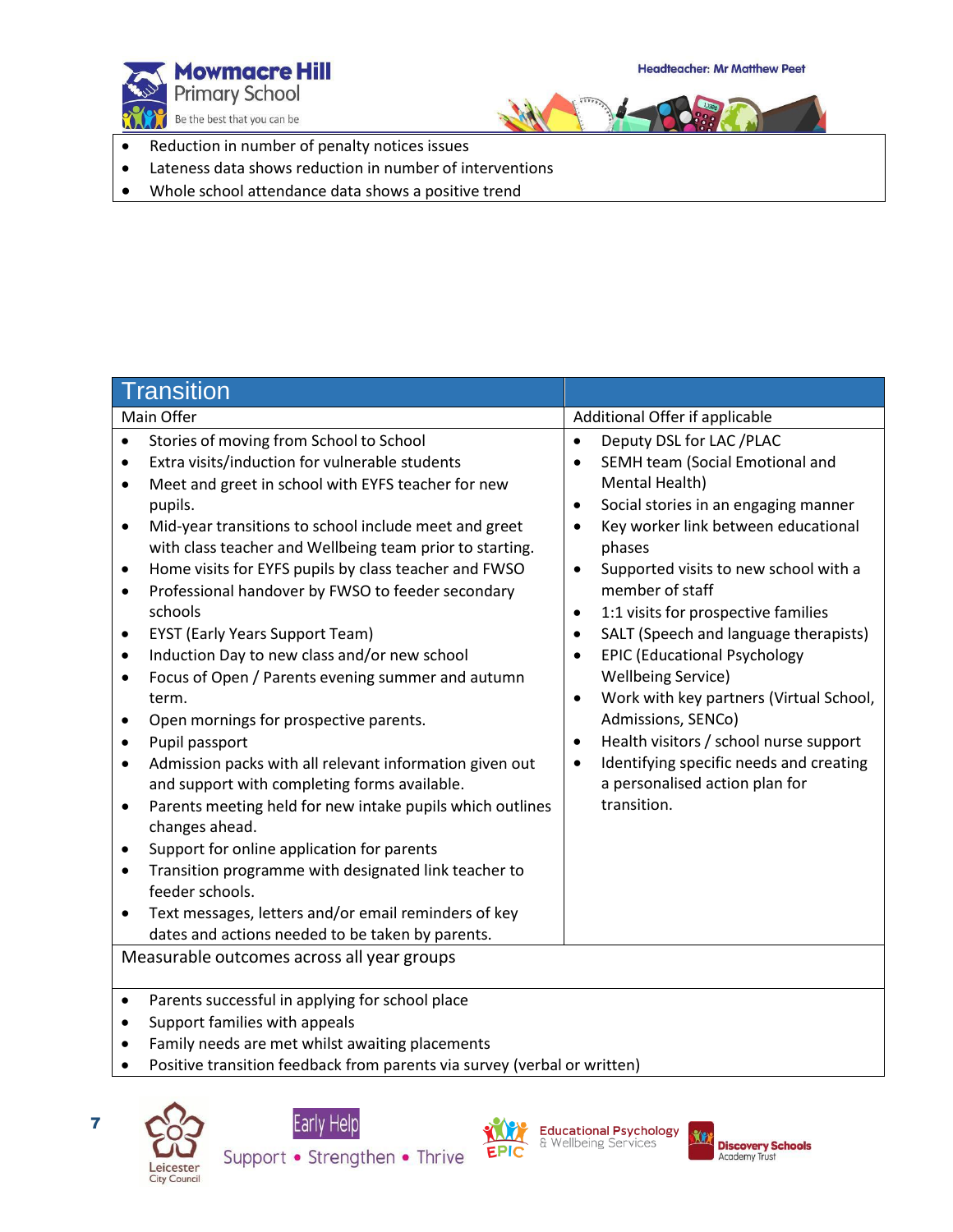



• Improved number of positive attitudes towards transition from pupils via Wellbeing Survey

| <b>SEMH</b> |                                  |                                                                          |
|-------------|----------------------------------|--------------------------------------------------------------------------|
| Main Offer  |                                  | Additional Offer if applicable                                           |
| $\bullet$   | Group or 1:1 work with ELSA      | CAMHS (Children, Adolescent Mental Health Service)<br>$\bullet$          |
| $\bullet$   | Charity links such as Barnardos, | Priority place at a Lunch club.<br>$\bullet$                             |
|             | Charity Link Leicester           | Class LC for children who need additional support with SEMH<br>$\bullet$ |
| ٠           | Resilience curriculum in place   | Offer from DSAT (Discovery Schools Academy Trust) EPIC                   |
| $\bullet$   | <b>Behaviour mentors</b>         | (Educational Psychology Wellbeing Service) aside of casework.            |
| $\bullet$   | Protective Behaviour Curriculum  | <b>Social Processing</b><br>$\bullet$                                    |
|             | 2019                             | <b>Attachment Awareness</b><br>$\bullet$                                 |
| $\bullet$   | Bereavement counselling /        | <b>Anxiety Awareness</b><br>$\bullet$                                    |
|             | groups                           | Solihull Approach<br>$\bullet$                                           |
| $\bullet$   | Lunch clubs available            | Mental health<br>$\bullet$                                               |
| $\bullet$   | Sports coach (inclusive sports   | <b>Emotional Regulation</b><br>$\bullet$                                 |
|             | leading to achievements for a    | <b>Selective Mutism</b><br>$\bullet$                                     |
|             | wide range of students)          | Consultation groups/problem solving<br>$\bullet$                         |
|             |                                  | <b>Biofeedback</b><br>$\bullet$                                          |
|             | Interventions                    | Training/Coaching                                                        |
| ٠           | Drawing and Talking Therapy      | <b>Sunshine Circles</b><br>$\bullet$                                     |
| ٠           | <b>Emotions in motions</b>       | The use of sociograms<br>$\bullet$                                       |
| $\bullet$   | 'Talk' cards                     | Massage in Schools<br>$\bullet$                                          |
| ٠           | Lego therapy                     | Intervention                                                             |
| $\bullet$   | Nurture group                    | Targeted FRIENDS group work<br>$\bullet$                                 |
| $\bullet$   | Play Therapy                     | <b>Creative Play</b><br>$\bullet$                                        |
|             |                                  | Biofeedback 1:1 therapeutic work<br>$\bullet$                            |
|             |                                  | Social Processing group work intervention<br>$\bullet$                   |
|             |                                  | Therapeutic story writing<br>$\bullet$                                   |
| ٠           | Staff trained in dyslexia, ADHD, | Staff support                                                            |
|             | Autism                           | Clinic/consultation drop ins<br>$\bullet$                                |
|             | Referral to Laura centre         | Supporting TAs to work with highly complex children<br>$\bullet$         |
|             | Virtual school team              | Systemic                                                                 |
|             |                                  | <b>Emotional Wellbeing Survey package</b><br>$\bullet$                   |



Leicester<br>City Council





**Educational Psychology**<br>& Wellbeing Services

**YO** 

**Discovery Schools**<br>Academy Trust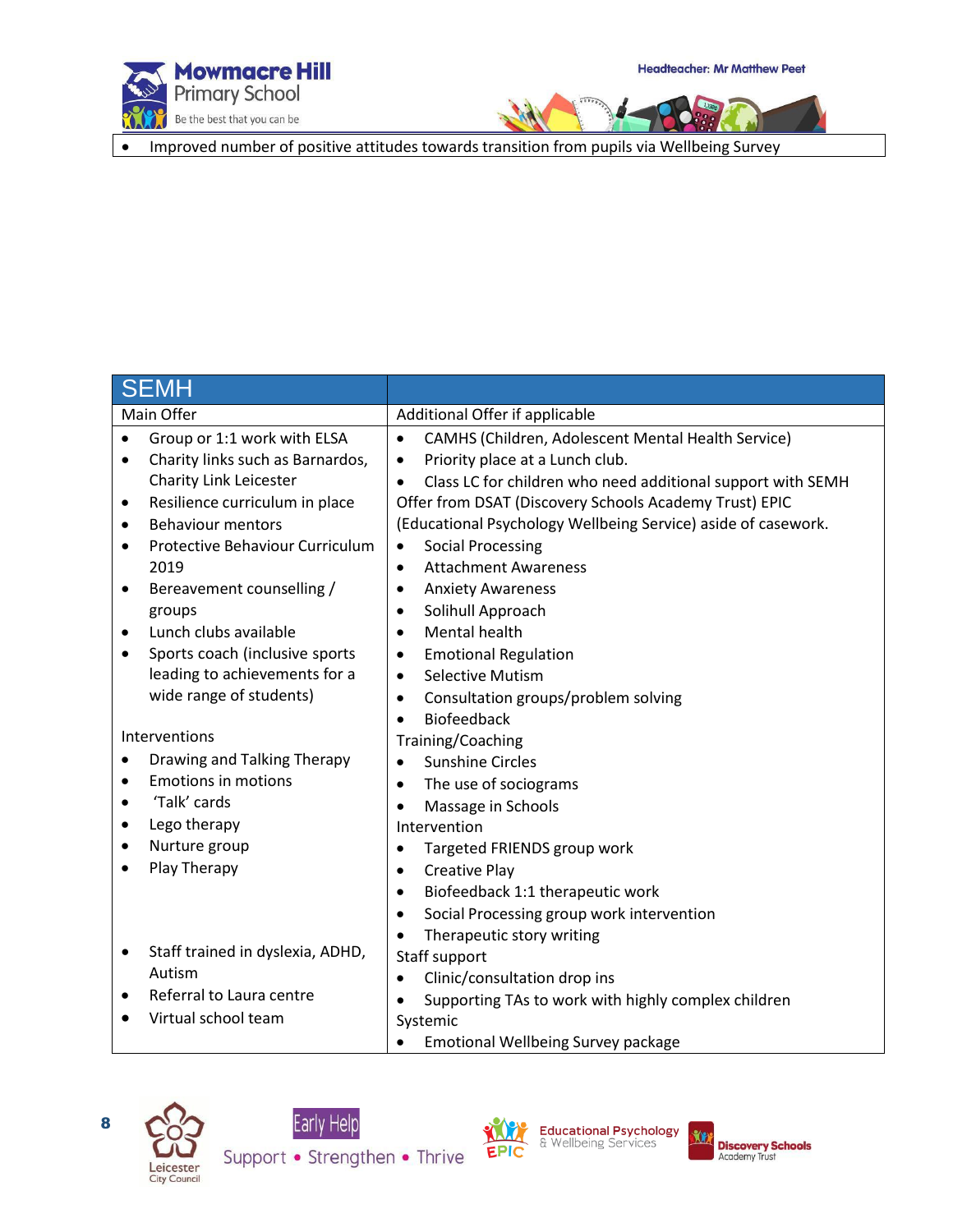



Signposting to additional agencies such as Beat - Eating disorder charity, Rainbows is the East Midland's only hospice for children, Cruse bereavement care charity,

Measurable outcomes across all year groups

- Pupil learning data shows improvement
- Reduction in number of safeguarding disclosures over time
- Reduction in number of high / low level behaviour incidents
- Increase in pupil's self-help skills
- Reduction in fixed term exclusions
- Assessments used to show that emotional needs of children e.g. Boxall Profile / EPIC wellbeing survey

| <b>Staying Safe</b>                                                                                                                                                                                                                                                                                                                                                                                                                                                                                                                                                                                                                                                                                                                                                                                                                                                                                                                                                                                                                                                                |                                                                                                                                                                                                                                                                                                                                                                                                                                                                                                                                                                                                               |  |  |
|------------------------------------------------------------------------------------------------------------------------------------------------------------------------------------------------------------------------------------------------------------------------------------------------------------------------------------------------------------------------------------------------------------------------------------------------------------------------------------------------------------------------------------------------------------------------------------------------------------------------------------------------------------------------------------------------------------------------------------------------------------------------------------------------------------------------------------------------------------------------------------------------------------------------------------------------------------------------------------------------------------------------------------------------------------------------------------|---------------------------------------------------------------------------------------------------------------------------------------------------------------------------------------------------------------------------------------------------------------------------------------------------------------------------------------------------------------------------------------------------------------------------------------------------------------------------------------------------------------------------------------------------------------------------------------------------------------|--|--|
| Main Offer                                                                                                                                                                                                                                                                                                                                                                                                                                                                                                                                                                                                                                                                                                                                                                                                                                                                                                                                                                                                                                                                         | Additional Offer if applicable                                                                                                                                                                                                                                                                                                                                                                                                                                                                                                                                                                                |  |  |
| School newsletter with safety information<br>$\bullet$<br>Fire safety talks (yr 1 & 5)<br>$\bullet$<br>Relevant policies and procedures in place eg Data<br>$\bullet$<br>Protection<br>Advice point and Early help response through FWSO<br>$\bullet$<br>Anti-bullying curriculum<br>$\bullet$<br>Assemblies<br>$\bullet$<br><b>Risk Assessments</b><br>$\bullet$<br>DAS (Duty And advice Service)<br>$\bullet$<br>TARGET - e-safety curriculum<br>$\bullet$<br>Home visits<br>$\bullet$<br><b>DSAT Literacy Lead Professional</b><br>٠<br><b>DSAT EYFS Lead Professional</b><br>$\bullet$<br>Parent workshops<br>$\bullet$<br>PEP/LAC meetings<br>$\bullet$<br>PHSE (Personal Health Social Education)<br>$\bullet$<br>School council<br>$\bullet$<br>House captains<br>$\bullet$<br>Prevent curriculum e.g. FGM (Female Genital Mutilation) /<br>$\bullet$<br>Forced marriages<br>School nurse Health Shop<br>$\bullet$<br>Tracking of incidents with CPOMS<br>$\bullet$<br>Annual whole school safeguarding training<br>$\bullet$<br>Measurable outcomes across all year groups | Support from anti-bullying champion<br>$\bullet$<br>E-safety - support with setting privacy<br>$\bullet$<br>notices and/or concerns via social<br>media.<br><b>Information via Twitter</b><br>$\bullet$<br>Information via website<br>$\bullet$<br>Link Police Community Support Officer<br>$\bullet$<br>NHS healthy living<br>$\bullet$<br>Wellbeing team meetings and training<br>$\bullet$<br>Buddy/mentoring arrangements<br>$\bullet$<br>Nurture group for pupils with<br>$\bullet$<br>additional support needs.<br>TARGET - work with an e-safety<br>$\bullet$<br>champion<br>Lead Professional support |  |  |
|                                                                                                                                                                                                                                                                                                                                                                                                                                                                                                                                                                                                                                                                                                                                                                                                                                                                                                                                                                                                                                                                                    |                                                                                                                                                                                                                                                                                                                                                                                                                                                                                                                                                                                                               |  |  |
| Greater awareness of bullying within the community and a zero-tolerance approach to bullying<br>$\bullet$<br>incidents<br>Increase in turn-over of families accessing Social Services/FWSO                                                                                                                                                                                                                                                                                                                                                                                                                                                                                                                                                                                                                                                                                                                                                                                                                                                                                         |                                                                                                                                                                                                                                                                                                                                                                                                                                                                                                                                                                                                               |  |  |







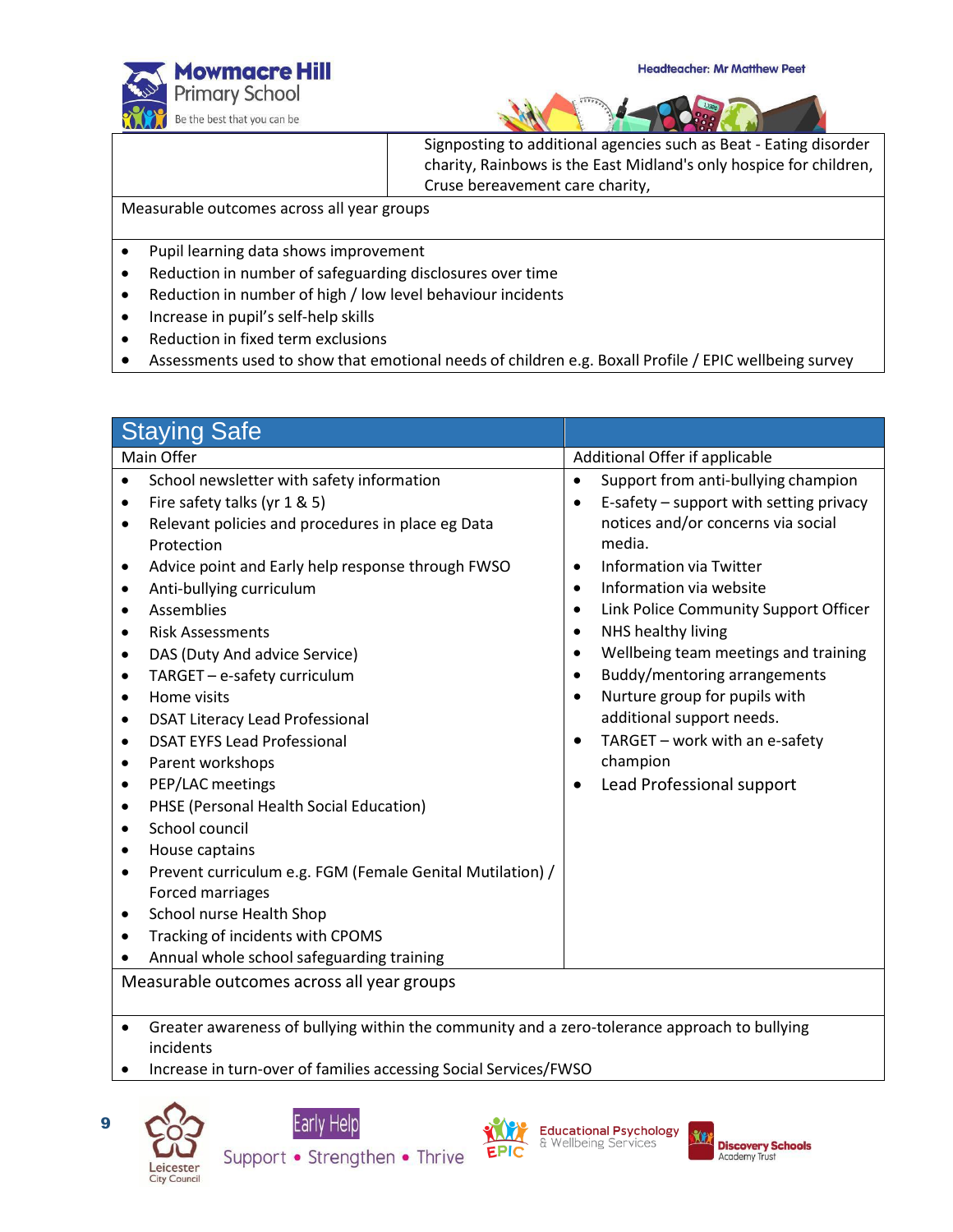



- Welfare and neglect issues on Social Services caseload is reduced
- All parents have signed and are adhering to the AUP (Acceptable User Policy)
- Quality displays evidence pupils new learning
- An increasing percentage of parental engagement
- An up-to-date rolling programme of CPD (Continued Professional Development) in relation to Safeguarding / Training for all staff (2 years – DSP and annual for all staff)

| <b>Supporting Families</b>                                                                                                                                                                                                                                                                                                                                                                                                                                                                                                                                                                                                                                                                                                                                                                                                                                                                                                                    |                                                                                                                                                                                                                                                                                                                                                                                                                                                                                                                                                                                                                                                                                                                                                                                                                                                 |  |
|-----------------------------------------------------------------------------------------------------------------------------------------------------------------------------------------------------------------------------------------------------------------------------------------------------------------------------------------------------------------------------------------------------------------------------------------------------------------------------------------------------------------------------------------------------------------------------------------------------------------------------------------------------------------------------------------------------------------------------------------------------------------------------------------------------------------------------------------------------------------------------------------------------------------------------------------------|-------------------------------------------------------------------------------------------------------------------------------------------------------------------------------------------------------------------------------------------------------------------------------------------------------------------------------------------------------------------------------------------------------------------------------------------------------------------------------------------------------------------------------------------------------------------------------------------------------------------------------------------------------------------------------------------------------------------------------------------------------------------------------------------------------------------------------------------------|--|
| Main Offer                                                                                                                                                                                                                                                                                                                                                                                                                                                                                                                                                                                                                                                                                                                                                                                                                                                                                                                                    | Additional Offer if applicable                                                                                                                                                                                                                                                                                                                                                                                                                                                                                                                                                                                                                                                                                                                                                                                                                  |  |
| Noticeboards for awareness raising<br>$\bullet$<br><b>Fun and Families</b><br>$\bullet$<br>Coffee mornings<br>$\bullet$<br>Curriculum days / evenings<br>$\bullet$<br>Wellbeing team (available at parents' evenings or drop<br>$\bullet$<br>ins)<br>Support for form completion incl financial support and<br>$\bullet$<br>housing<br>Home visits<br>$\bullet$<br>Parents evenings<br>Signposting to external agencies and training<br>Parental Workshops (ELSA)<br>$\bullet$<br>Solihull Approach Parent Workshop<br>$\bullet$<br>Wrap around care inclusive of breakfast, after school and<br>$\bullet$<br>holiday clubs<br>Assess children's requirements based upon Maslow's<br>$\bullet$<br>hierarchy of need and put together a support plan.<br>Food Bank<br>$\bullet$<br>Clothes bank<br>$\bullet$<br><b>Discounts</b><br>$\bullet$<br>Walking bus<br>$\bullet$<br>ParentPay<br>$\bullet$<br>Early Literacy Support Assistant (ELSA) | <b>SENCo</b><br>$\bullet$<br>Bereavement counselling<br>$\bullet$<br>Family link / support worker (available<br>$\bullet$<br>at parents' evenings or drop ins)<br>Support for form completion including<br>$\bullet$<br>financial support and housing<br><b>DSAT (discovery School Academy Trust)</b><br>$\bullet$<br><b>EPIC (Educational Psychology</b><br><b>Wellbeing Service) - Parent Workshops</b><br>by arrangement<br><b>SENDIASS (Special Educational Needs</b><br>and Disabilities Information Advice<br>Support Service)<br>DSAT Wellbeing team support<br>$\bullet$<br>Local NHS text messaging service (9am<br>$\bullet$<br>- 5pm, Monday to Friday, response<br>within 24 hours) providing confidential<br>advice.<br>Signposting to charities such as Kooth -<br>Online counselling, webchats, self-help<br>resources available |  |
| Measurable outcomes across all year groups                                                                                                                                                                                                                                                                                                                                                                                                                                                                                                                                                                                                                                                                                                                                                                                                                                                                                                    |                                                                                                                                                                                                                                                                                                                                                                                                                                                                                                                                                                                                                                                                                                                                                                                                                                                 |  |
| Pupil learning data shows improvement                                                                                                                                                                                                                                                                                                                                                                                                                                                                                                                                                                                                                                                                                                                                                                                                                                                                                                         |                                                                                                                                                                                                                                                                                                                                                                                                                                                                                                                                                                                                                                                                                                                                                                                                                                                 |  |



10





**Educational Psychology** & Wellbeing Services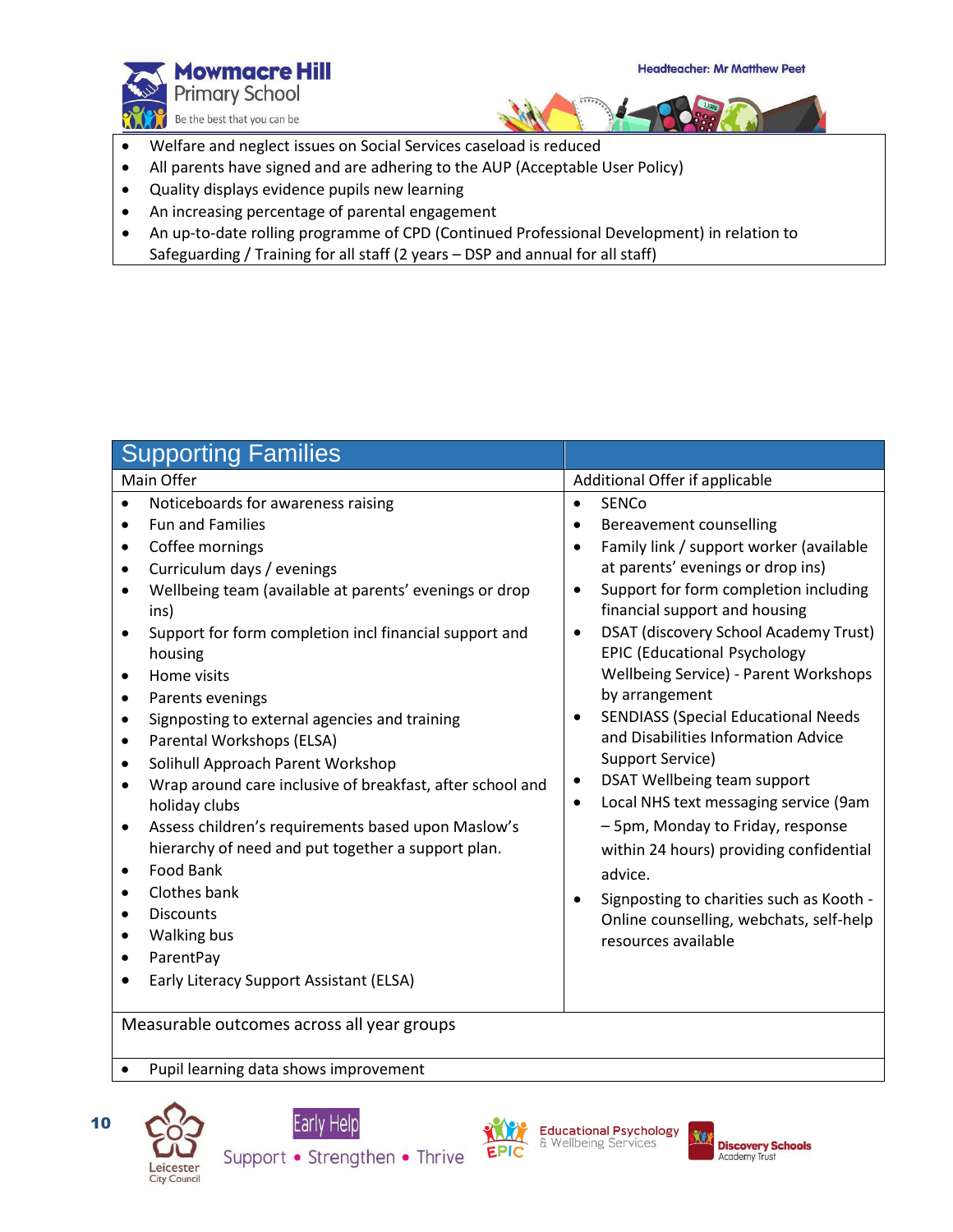



- Uptake of support services increases
- Reduction in number of DNAs (Did Not Attend) to parents evening
- An increasing percentage of parental engagement

Early Help

Support • Strengthen • Thrive

| <b>The Local Community</b>                                                                                                                                                                                                |                                                                                                                                          |  |
|---------------------------------------------------------------------------------------------------------------------------------------------------------------------------------------------------------------------------|------------------------------------------------------------------------------------------------------------------------------------------|--|
| Main Offer                                                                                                                                                                                                                | Additional Offer if applicable                                                                                                           |  |
| <b>DSAT Advisory Board</b><br><b>DSAT Cluster Board</b><br><b>DSAT Trust Board</b><br>٠<br>Community links with Fire, PCSO and businesses<br>Supporting charities and initiatives such as Mental Health<br>Awareness week | Youth group<br>Primary Stars (LCFC)<br>University links (square mile De<br>Montfort University)<br>Leicester Tigers<br>Children's centre |  |
| Measurable outcomes across all year groups                                                                                                                                                                                |                                                                                                                                          |  |
| Families have a better understanding of the wider community<br>$\bullet$<br>Reduction in the percentage of Anti-Social Behaviour incidents<br>$\bullet$<br>Reduction in PCSO call outs / ASBO's                           |                                                                                                                                          |  |

| <b>The Curriculum</b>                                                                                                                                                                                                                                                                                                                                                          |                                                                                                                                                                  |
|--------------------------------------------------------------------------------------------------------------------------------------------------------------------------------------------------------------------------------------------------------------------------------------------------------------------------------------------------------------------------------|------------------------------------------------------------------------------------------------------------------------------------------------------------------|
| Main Offer                                                                                                                                                                                                                                                                                                                                                                     | Additional Offer if applicable                                                                                                                                   |
| 1:1 / group work with ELSA or TA<br>$\bullet$<br>Assemblies<br>Booster classes<br>Specialist Provision (nurture groups)<br>$\bullet$<br>Resilience curriculum<br>$\bullet$<br>PHSE (Personal Health Social Education) curriculum<br>$\bullet$<br>Inter-school events<br>$\bullet$<br>Subsidised school trips / visits<br>٠<br>Theme weeks e.g. Anti-bullying week<br>$\bullet$ | Group or 1:1<br>interventions<br>Pupil premium funding<br>to enable access to trips<br>and visits.<br>Big yellow bus<br>Unicef<br><b>NSPCC</b><br>Police<br>Fire |

**EPIC** 

Educational Psychology<br>& Wellbeing Services

**YOU** 

**Discovery Schools**<br>Academy Trust

11

Leicester<br>City Council